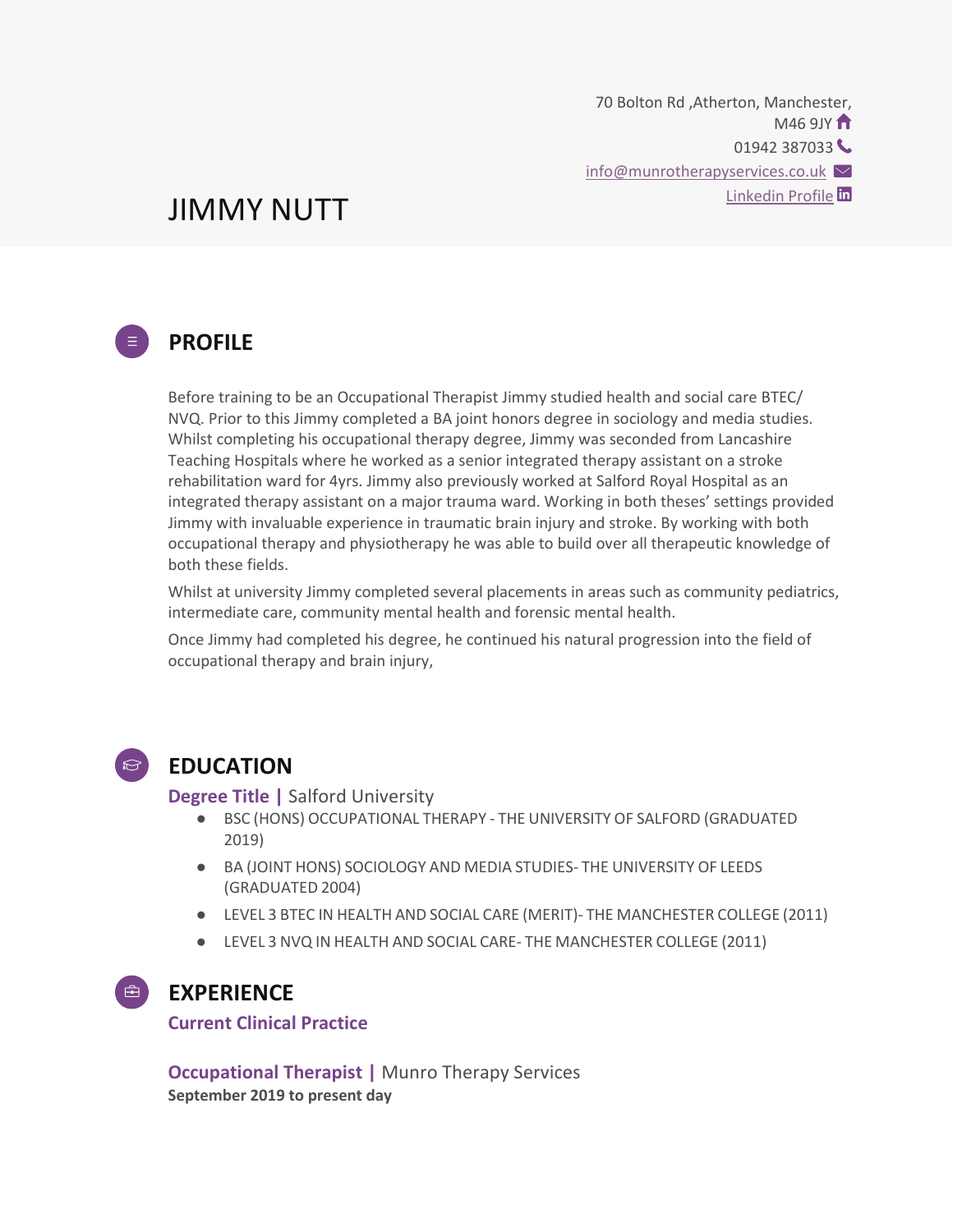I provide standardised and non-standardised Neuro Occupational Therapy assessment and treatment to clients with Acquired Brain Injury (ABI) on a daily basis. It is my goal to utilise the knowledge and experiences acquired as an Occupational Therapist to support and empower our clients to engage in occupations and to promote sustainable, rewarding lifestyle choices.

## **Former Clinical Practice**

#### **PPD Role emerging – Community Stroke Charity Noviet 2018-Dec 2018-Dec 2018**

- Effectively developed and ran a 6-week activity group aimed at young male stroke survivors.
- Completed standardised and non-standardised assessments to monitor service user progress within the group.
- Consistently identified service users' areas of dysfunction i.e. social isolation and planned appropriate interventions.
- Independently followed Model Of Human Occupation (MOHO) and used its tools as part of the occupational therapy process with service users.
- Attended meetings with consultants of a local hospital stroke ward to establish relationship and future referrals to charity.

#### **PPC Early Intervention Team- Mental Health May 2018-June 10 May 2018-June 2018**

- Effectively carried out an Occupational Circumstances Assessment Interview and Rating Scale (OCAIRS) with a service user to assess how mental health issues can influence participation in valued occupations.
- Given accurate and concise feedback at weekly Multi-Disciplinary Team (MDT) meetings on service users.
- Utilised Patient Record Information System (PARIS) to gather data and record interventions carried out with service users.
- Provided support utilising occupational therapy skills to formulate support plans and SMART goals in collaboration with service users.
- Independently met with service users and supported with pursuing vocational interests.
- Observed Positive and Negative Syndrome Scale (PANSS) and Comprehensive Assessment of At-Risk Mental States (CAARMS) assessments being carried out with service users.

#### **PPB Intermediate Care- Elderly physical Feb 2017 to June 2017**

- Carried out specialist occupational therapy assessment and completed documentation on Electronic Patient Register (EPR).
- Effectively completed home visits with service users, carrying out ADL assessments and feeding back to MDT.
- Attended spoke placement with Rapid response and Supported discharge teams.
- Effectively completed occupational therapy specialist assessment under supervision following the occupational therapy process.